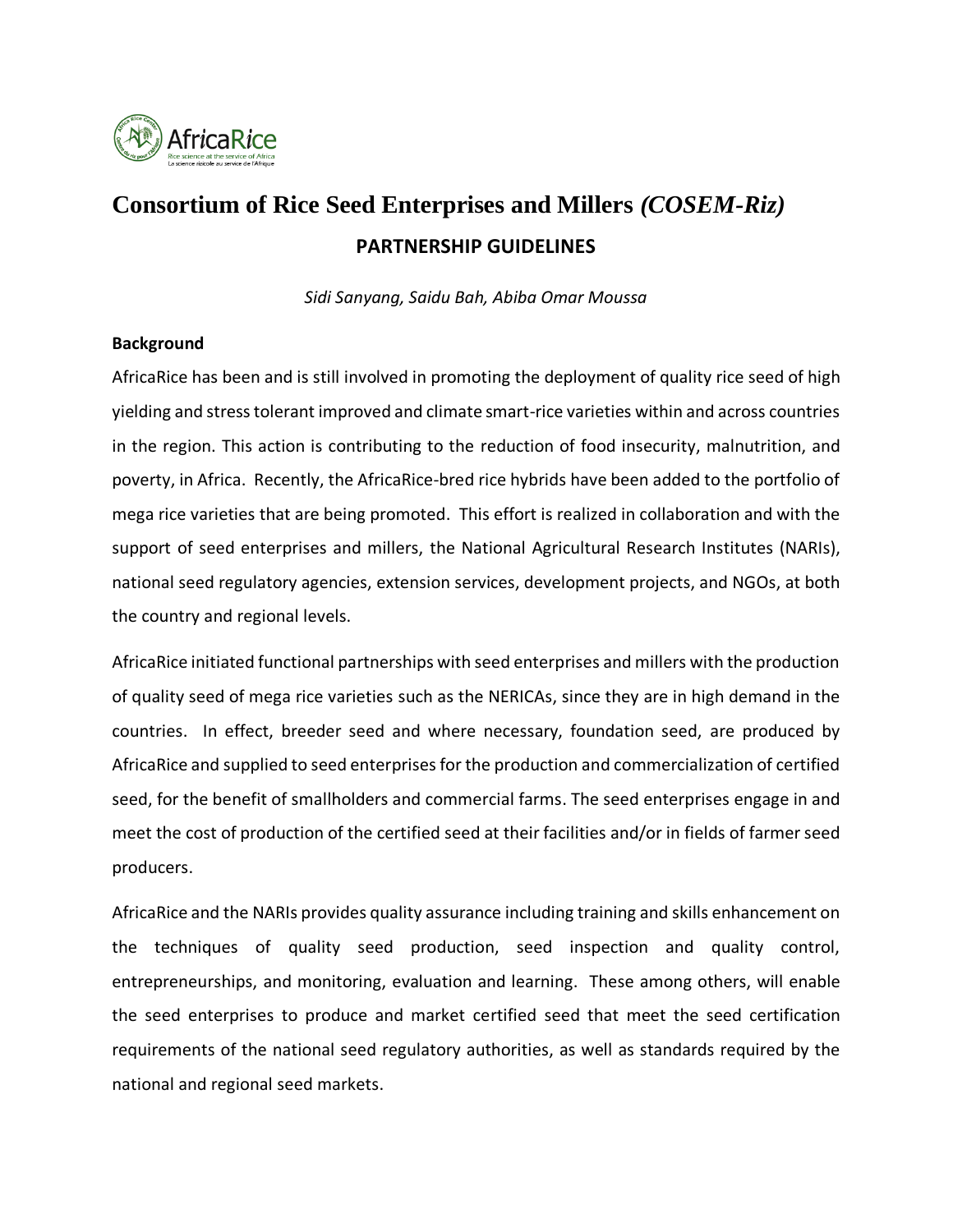#### **Formation of a Consortium** *(COSEM-Riz)*

The formation of a consortium was informed by the increasing interest expressed by seed enterprises and millers to partner with AfricaRice, recognizing its comparative advantages in assuring quality rice seed production; and distribution by seed enterprises and millers through the following actions:

- (i) Purification ofthe quality of seed of the highly demanded old rice varieties dominating farmers' fields;
- (ii) Capacity to supply breeder seed of existing mega rice varieties derived from pure genetic material in the AfricaRice genebank;
- (iii) Supply of breeder seed of new rice varieties in addition to the old varieties, aimed at producing foundation and certified seed;
- (iv) Organization of events, including field days, to demonstrate the performance of the AfricaRice-bred rice hybrids;
- (v) Co-investing in awareness including sensitization, campaigns and field days, and demand creation events on rice hybrids such as the hosting of on-farm demonstrations by seed enterprises;
- (vi) Capacity building for national partners including seed enterprises on the production of high-quality rice seed that meets the expected seed quality standards of the market, and for quality paddy production;
- (vii) Enhancement of the quality of domestic milled and parboiled rice in national and regional markets that can compete with imported rice.

Membership to *COSEM-Riz* is based on two complementary processes: (i) selection of prequalified applicants that responded to the *Expression Of Interest (EOI)* launched by AfricaRice and based on the criteria in the Annex; and (ii) commitment to the *Code of Conduct* outlined in this Guideline.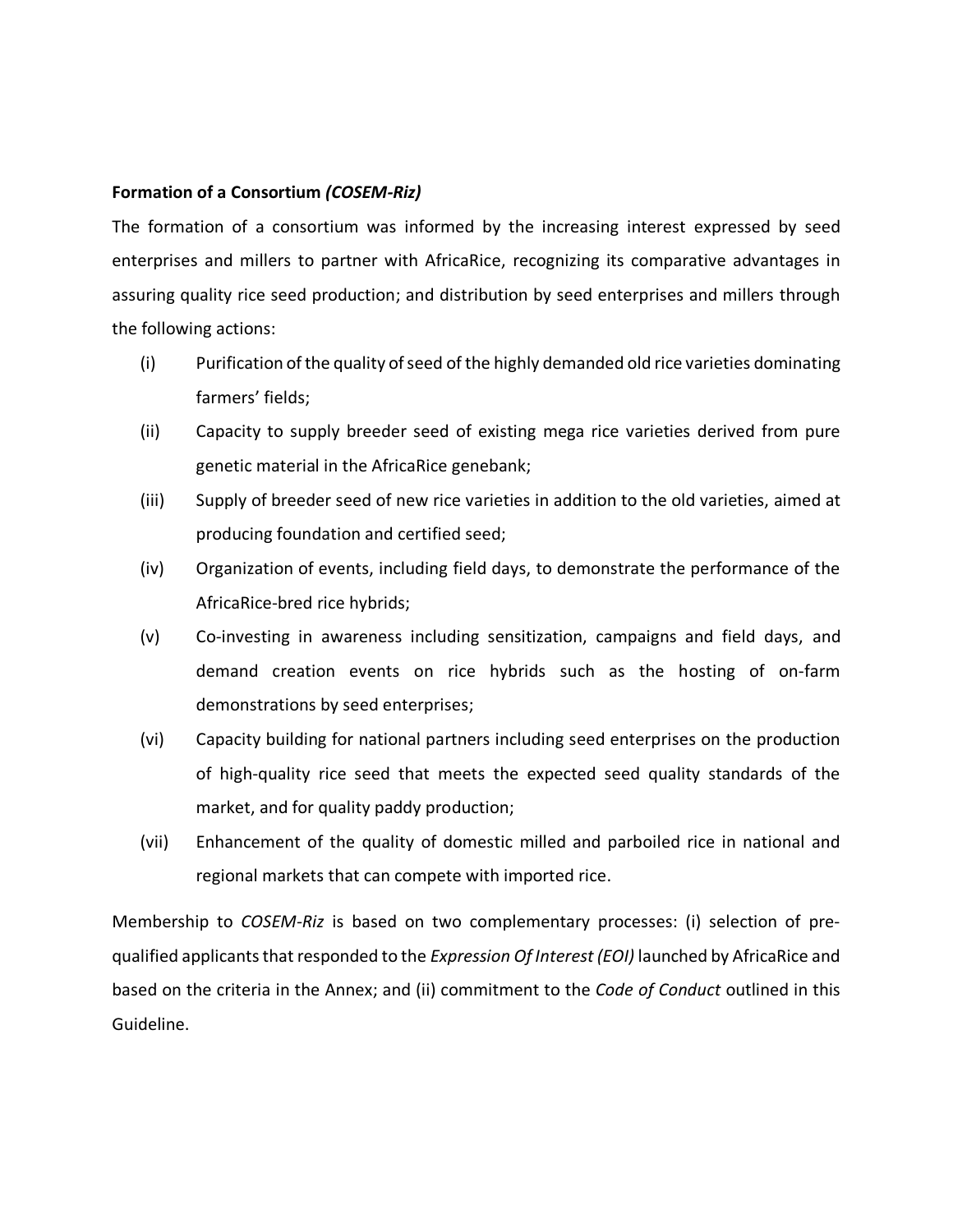#### **Goal of the** *COSEM-Riz*

The overall goal is to contribute to the establishment of sustainable seed systems that will improve the performance of the rice value chain. Specifically, functional Public-Private-Partnership (PPP) with seed enterprises and millers will be established to promote the use of quality seed of high yielding stress tolerant mega rice varieties and hybrids.

### **Promotion of mega rice varieties and hybrids**

Quite recently, among a portfolio of high yielding hybrid rice varieties bred by AfricaRice, ISRIZ-09, which is preferred for its aroma and good grain quality in Senegal, was released by the National Agricultural Research Institute in Senegal (ISRA) in the ECOWAS region. This created an opportunity for the systematic renewal and replacement of rice seed at the community level, based on market incentives. This re-energized seed enterprises and millers to enhance their partnerships with AfricaRice, to promote quality rice seed at national and regional levels, and as necessary, other technology toolkits<sup>1</sup> that can help realize the yield potential of rice varieties in farmers' fields.

The framework for the deployment of quality rice seed by the consortium (Fig.1), is guided by the following elements: (i) ready-to-use research products; (ii) awareness creation among users of research results and catalyzing demand for the research products; (iii) use of multiple delivery and distribution channels to reach rural communities where the majority of rice value chain actors live; and (iv) capacity building to enhance the skills of rice value chain stakeholders to better produce quality rice seed, paddy and milled and parboiled rice for urban markets – where better price for quality rice exists.

<sup>1</sup> Technological packages and approaches such as e-registration, Good Agricultural Practices (GAP), RiceAdvice, ASI Thresher, Rice Paddy Cleaner, GEM rice parboiler, innovation platforms, etc. that enable improved rice varieties and hybrids to realize their potential in rice food systems including market opportunities.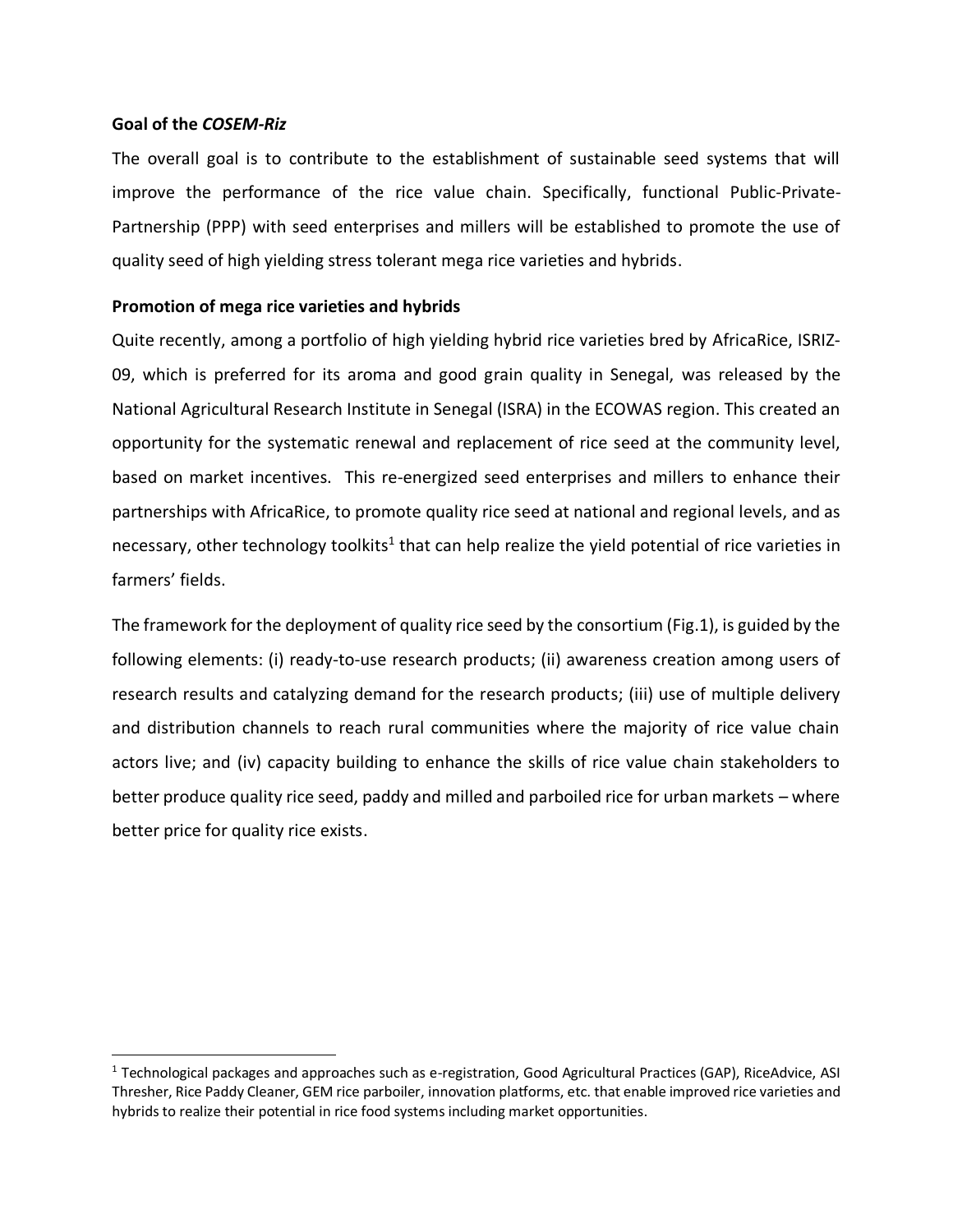#### Deployment of quality rice seed and tool-kits in partnership with the Consortium of Rice Seed Enterprises and Millers (COSEM-Riz)



*Fig.1. Framework for the deployment of quality rice seed and toolkits*

# **Code of Conduct**

.

While *COSEM-Riz* recognizes the strategic position and role played by national and regional associations and platforms of seed enterprises and millers, it will not replicate these nor compete with them. *COSEM-Riz* will, instead, leverage the strategic advantage of the national and regional associations and platforms of seed enterprises and millers, to catalyze policy dialogue and advocacy in the seed sector, and market intelligence and logistics, to rapidly transport and distribute quality rice seed within and across borders of countries.

Membership to *COSEM-Riz* will, therefore, be on an individual basis for each participating seed enterprise and or miller. Continued membership in *COSEM-Riz* will depend on the level of satisfaction of each individual member. *COSEM-Riz* will be guided by a Public-Private-Partnership (PPP) framework where each seed enterprise and miller will commit to co-invest in one or more of the business models of the PPP (Fig.2).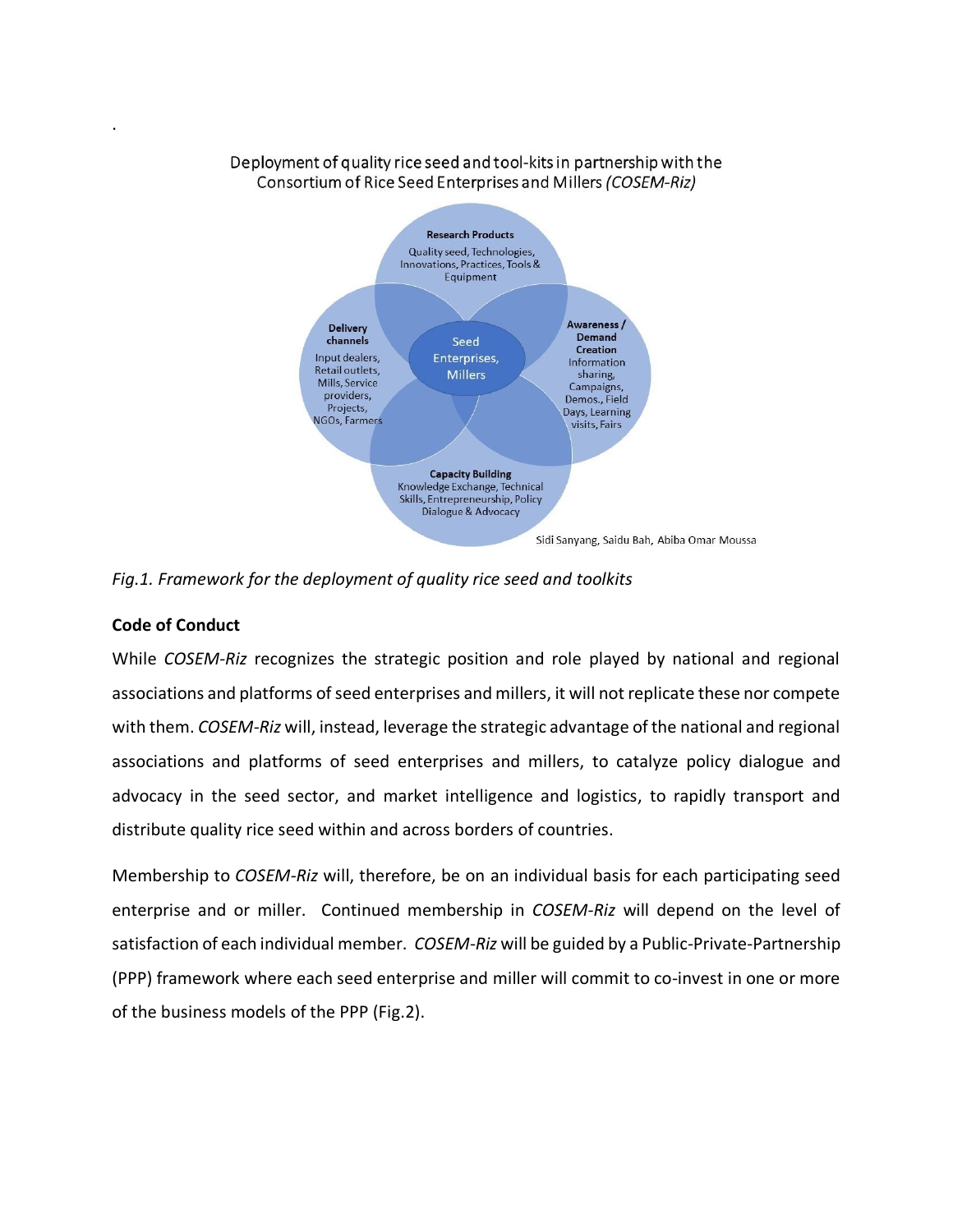# Public-Private-Partnership (PPP) Framework for seed scaling



*Fig.2. Public-Private Partnership Framework* 

Consortium members will jointly commit to:

- Demonstrate willingness and buy-in, and invest through financial contributions, in one or more of the business models, to access technologies and toolkits and to sustain the consortium in the deployment of products and services in the rice value chain;
- Co-invest in quality rice seed production and commercialization for mutual benefit and impact;
- Undertake joint commercial ventures where feasible and share market intelligence on national and regional seed demand;
- Co-invest in hosting on-farm demonstrations in collaboration with national partners, in order to showcase, promote and deploy new rice varieties, hybrids, and toolkits;
- Co-invest in capacity building of consortium members, employees, and rice value chain actors;
- Accept non-exclusive license model in accessing products and services on offer;
- Recognize Intellectual Propriety Rights (IPR) including the custody of the parents of the hybrid rice bred by AfricaRice;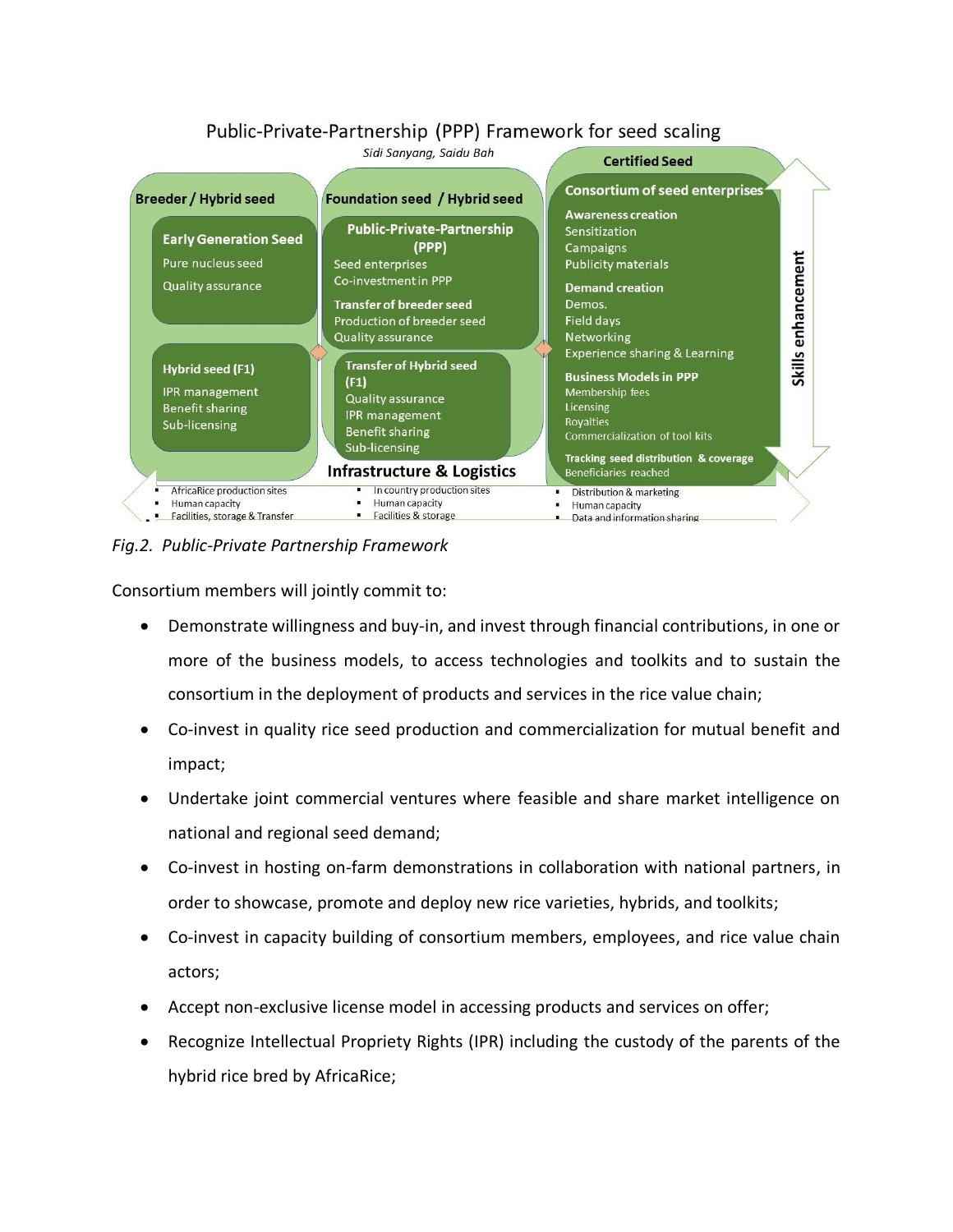- Actively engage with national varietal release processes to accelerate the release of new and high performing rice varieties and hybrids;
- Demonstrate commitment to share data and information on the following issues: (i) volume of foundation seed produced each year; (ii) volume of certified seed produced each year; and (iii) quantities of certified seed commercialized per year, within and outside the country of establishment/location;
- Commitment to jointly publish and showcase evidence-based case success stories for greater visibility of the seed enterprises and impact, to attract the interest of policy makers and funders.

## **Expected Outputs**

- Sustainable Public-Private-Partnership (PPP) business models, practices, and benefit sharing established;
- Farmer access to and use of quality rice seed of improved and climate-smart rice varieties and hybrids increased;
- National seed road maps and toolkits established;
- Varietal replacement and renewal using new high yielding and stress tolerant rice varieties in rice food systems enhanced;
- Capacity of rice value chain actors in a PPP institutional arrangement enhanced.

#### **Expected Outcomes**

- Functional Public-Private-Partnership (PPP) business models to sustain rice seed system in the input market;
- New improved rice varieties and hybrids increasingly dominate the rice food system;
- Quality paddy and consumer preferred domestic milled and parboiled rice compete with imported rice in national and regional markets.
- Increased incomes and jobs in the rice value chain